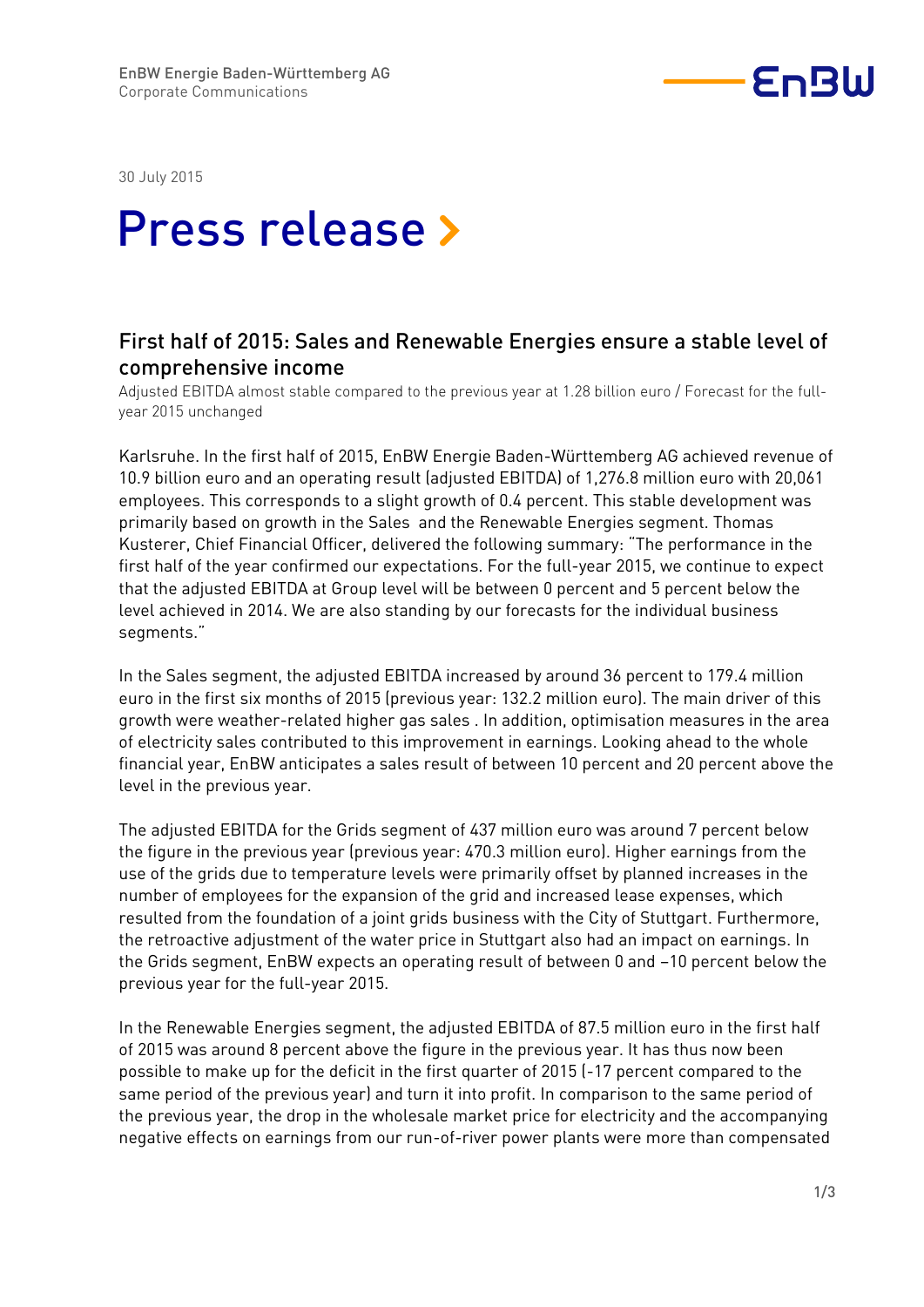

Page 2 Press release from 30 July 2015

for by the gradual commissioning of our offshore wind farm EnBW Baltic 2 and the expansion of onshore wind power plants. In the further course of the year, the complete commissioning of EnBW Baltic 2 and further onshore wind power plants will have even more positive influence on the segment's earnings performance. EnBW thus expects an increase in the operating result for the Renewable Energies segment of at least 20 percent.

The adjusted EBITDA in the Generation and Trading segment fell in the reporting period compared to the previous year by around 9 percent to 542.5 million euro. This was primarily due to falling prices and spreads on wholesale electricity markets for electricity. Temporarily higher positive valuation effects and the pro rata reimbursement of costs as part of the reserve power plant legislation could not compensate for this development. For the whole financial year, EnBW expects an operating result in this segment of -15 to -25 percent below the level in the previous year.

The adjusted Group net profit attributable to the shareholders of EnBW AG of around 1.03 billion euro in the reporting period was significantly higher than the figure in the previous year of 381 million euro. This increase was primarily due to the (tax free) realisation of capital gains from the sale of securities in the first half of 2015. The Group net profit was around 1.06 billion euro, compared to a Group net loss of 735 million euro in the previous year. This was primarily due to higher impairment losses on power plants.

Operating cash flow fell in comparison to the first half of 2014 by 24.6 percent to 794.7 million euro. This was primarily due to the increased net balance of trade receivables and payables. Free cash flow fell by around 23 percent to 365.9 million euro.

The investment volume of the EnBW Group fell as expected during the first half of 2015 compared to the previous year by around 30 percent: The new RDK 8 power plant has been completed and the investment in the new construction of the Lausward power plant was higher in the previous year than in the first half of 2015. In terms of the overall investment of 526 million euro, around 42 percent was accounted for by the Grids segment and 34 percent by the Renewable Energies segment. Investment in the Generation and Trading segment accounted for 20 percent of the overall figure, while around 3 percent was invested in the Sales segment.

## Contact

Corporate Communications Durlacher Allee 93 76131 Karlsruhe Phone: 0721 63-14320 Fax: 0721 63-12672 presse@enbw.com www.enbw.com